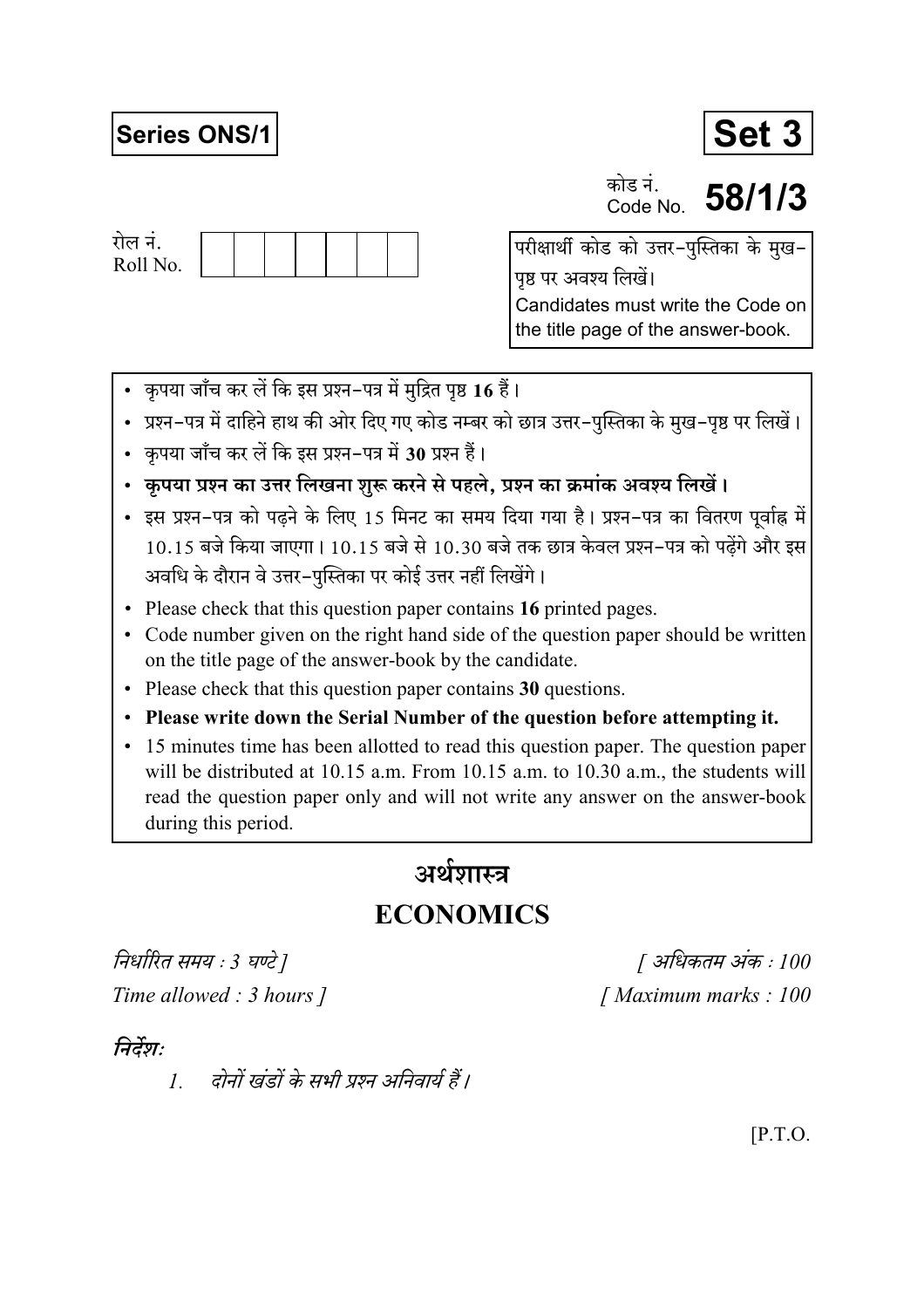- प्रश्नों के अंक प्रत्येक प्रश्न के सामने दिए गए हैं।  $\overline{2}$
- प्रश्न सं. 1-5 और 16-20 अतिलघूत्तर प्रश्न हैं। प्रत्येक के लिए 1 अंक  $\mathcal{E}$ निर्धारित है। प्रत्येक का उत्तर एक वाक्य में हो ।
- प्रश्न सं. 6-8 और 21-23 लघूत्तर प्रश्न हैं जिनमें प्रत्येक के लिए 3 अंक  $\overline{4}$ . निर्धारित हैं। सामान्यतया प्रत्येक का उत्तर 60 शब्दों से अधिक न हो।
- प्रश्न सं. 9-11 और 24-26 भी लघूत्तर प्रश्न हैं जिनमें प्रत्येक के लिए  $5<sub>1</sub>$ 4 अंक निर्धारित हैं। प्रत्येक का उत्तर सामान्यतया 70 शब्दों से अधिक न हो।
- प्रश्न सं. 12-15 और 27-30 दीर्घउत्तर प्रश्न हैं और उनमें प्रत्येक के लिए  $\overline{6}$ 6 अंक निर्धारित हैं। उनमें प्रत्येक का उत्तर सामान्यतया 100 शब्दों से अधिक न हो ।
- उत्तर संक्षिप्त और विषयानुरूप हो तथा यथासंभव उत्तरों के लिए निर्धारित  $\overline{7}$ शब्द–सीमा का आवश्यक रूप से पालन किया जाये ।

#### **Instructions:**

- $\mathcal{I}$ . All questions in both the sections are compulsory.
- $2.$ Marks for questions are indicated against each question.
- $\mathcal{E}$ Question No. 1-5 and 16-20 are very short answer questions carrying 1 mark each. They are required to be answered in one sentence.
- $\overline{4}$ . Question No.  $6-8$  and  $21-23$  are short answer questions carrying 3 marks each. Answers to them should not normally exceed 60 words each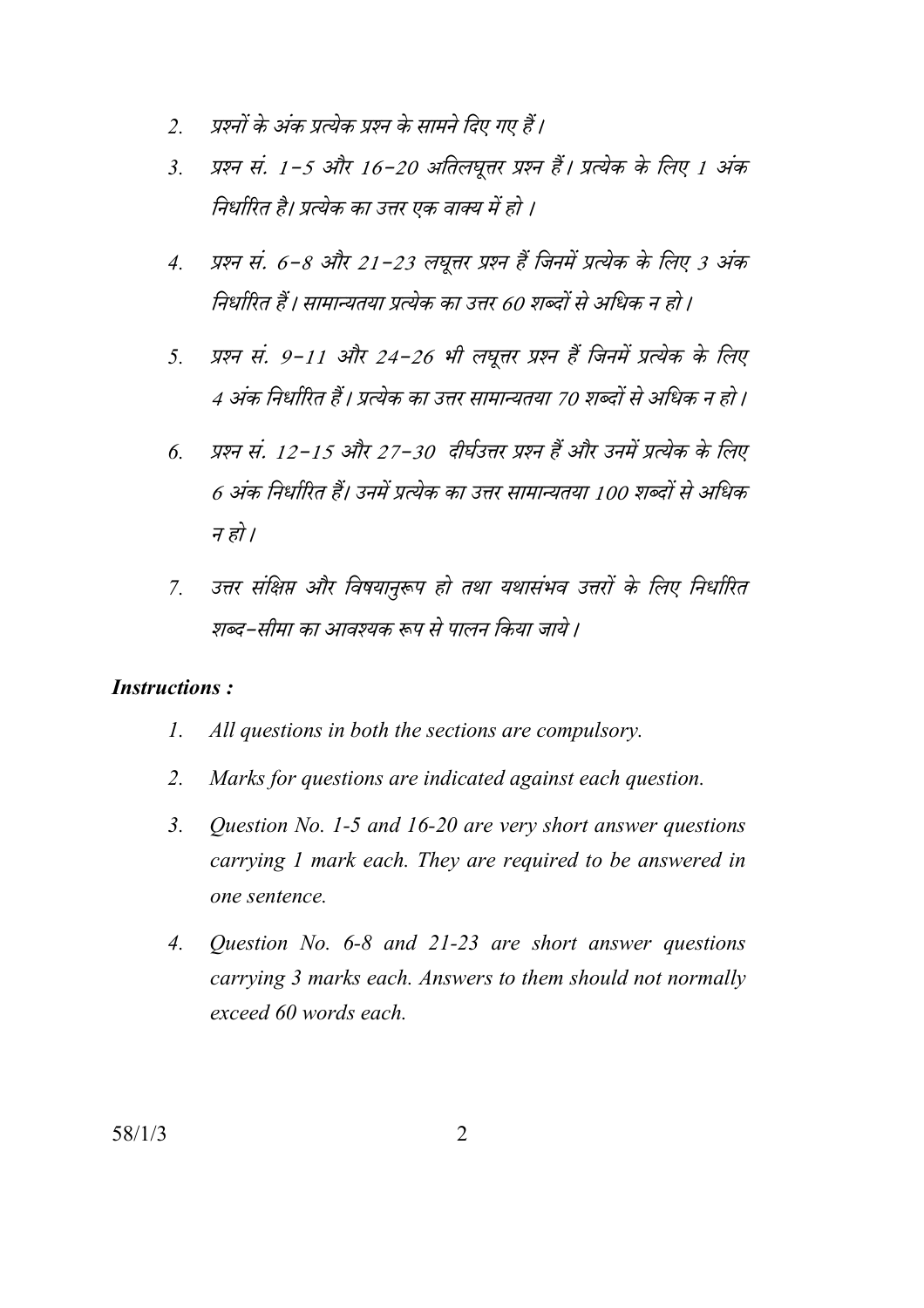- 5. Question No. 9-11 and 24-26 are also short answer questions carrying 4 marks each. Answers to them should not normally exceed 70 words each.
- Question No. 12-15 and 27-30 are long answer questions 6. carrying 6 marks each. Answers to them should not normally exceed 100 words each.
- Answer should be brief and to the point and the above word  $7.$ limit be adhered to as far as possible.

## खंड अ **SECTION A**

- 'समानत्पाद' इसकी विशेषता है : (सही विकल्प चनिए)  $1.$ 
	- $(a)$  केवल पूर्ण प्रतियोगिता
	- (b) केवल पूर्ण अल्पाधिकार
	- (c)  $(a)$  और  $(b)$  दोनों
	- (d) उपरोक्त में कोई नहीं

'Homogenous products' is a characteristic of : (choose the correct alternative)

- (a) Perfect competition only
- (b) Perfect oligopoly only
- (c) Both (a) and (b)
- (d) None of the above

 $\mathbf{1}$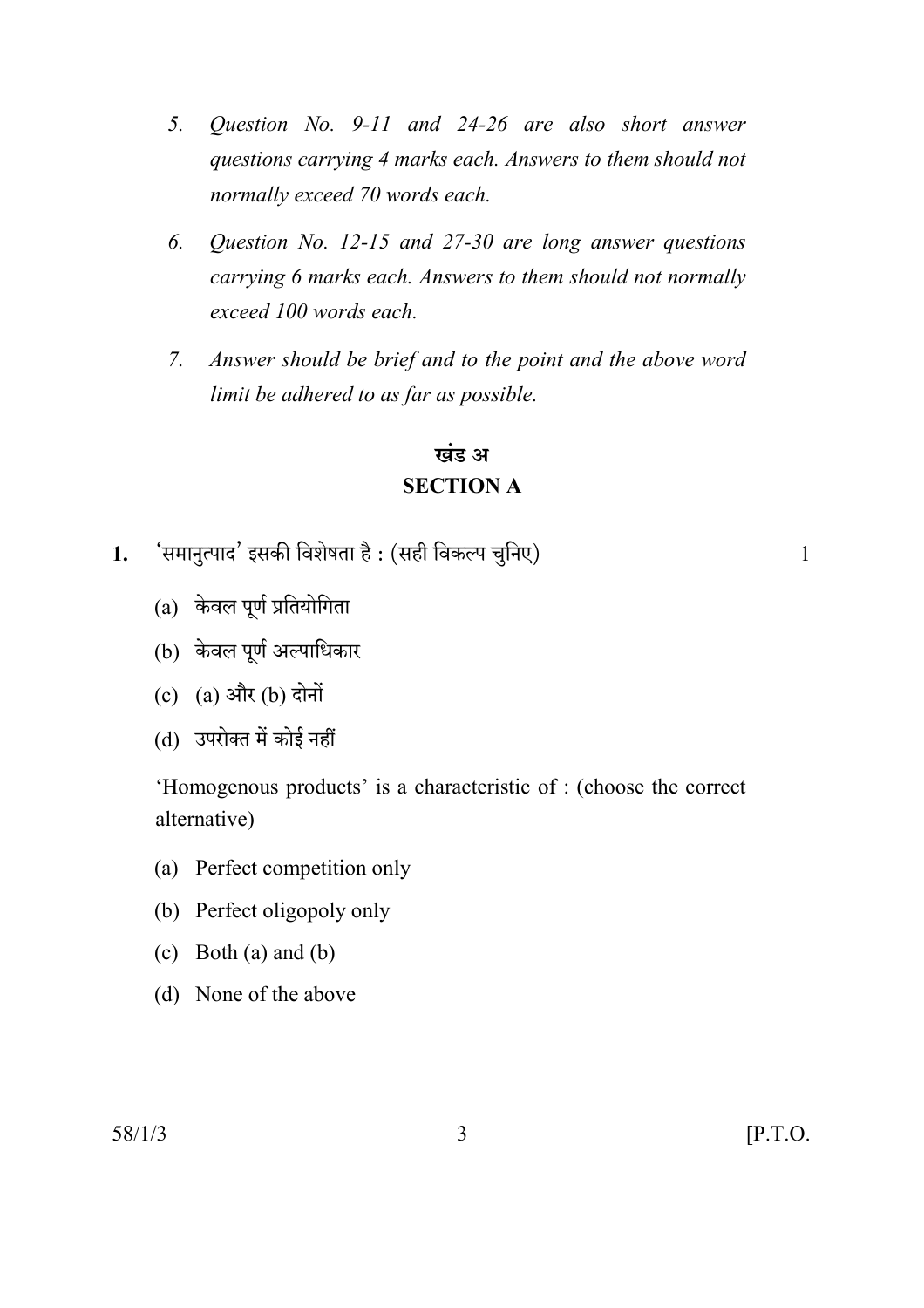- एक फर्म के उत्पाद की कीमत और माँग के बीच विपरीत संबंध होता है: (सही  $2.$ विकल्प चुनिए)
	- $(a)$  केवल एकाधिकार में
	- (b) केवल एकाधिकारिक प्रतियोगिता में
	- (c) एकाधिकार और एकाधिकारिक प्रतियोगिता दोनों में
	- (d) केवल पूर्ण प्रतियोगिता में

There is inverse relation between price and demand for the product of a firm under: (choose the correct alternative)

- (a) Monopoly only
- (b) Monopolistic competition only
- (c) Both under monopoly and monopolistic competition
- (d) Perfect competition only
- जब औसत लागत बढ़ रही हो तो सीमाँत लागत और औसत लागत में क्या संबंध  $\mathbf{3}$ . होता है?

 $\mathbf{1}$ 

 $\mathbf{1}$ 

What is the relation between marginal cost and average cost when average cost is rising?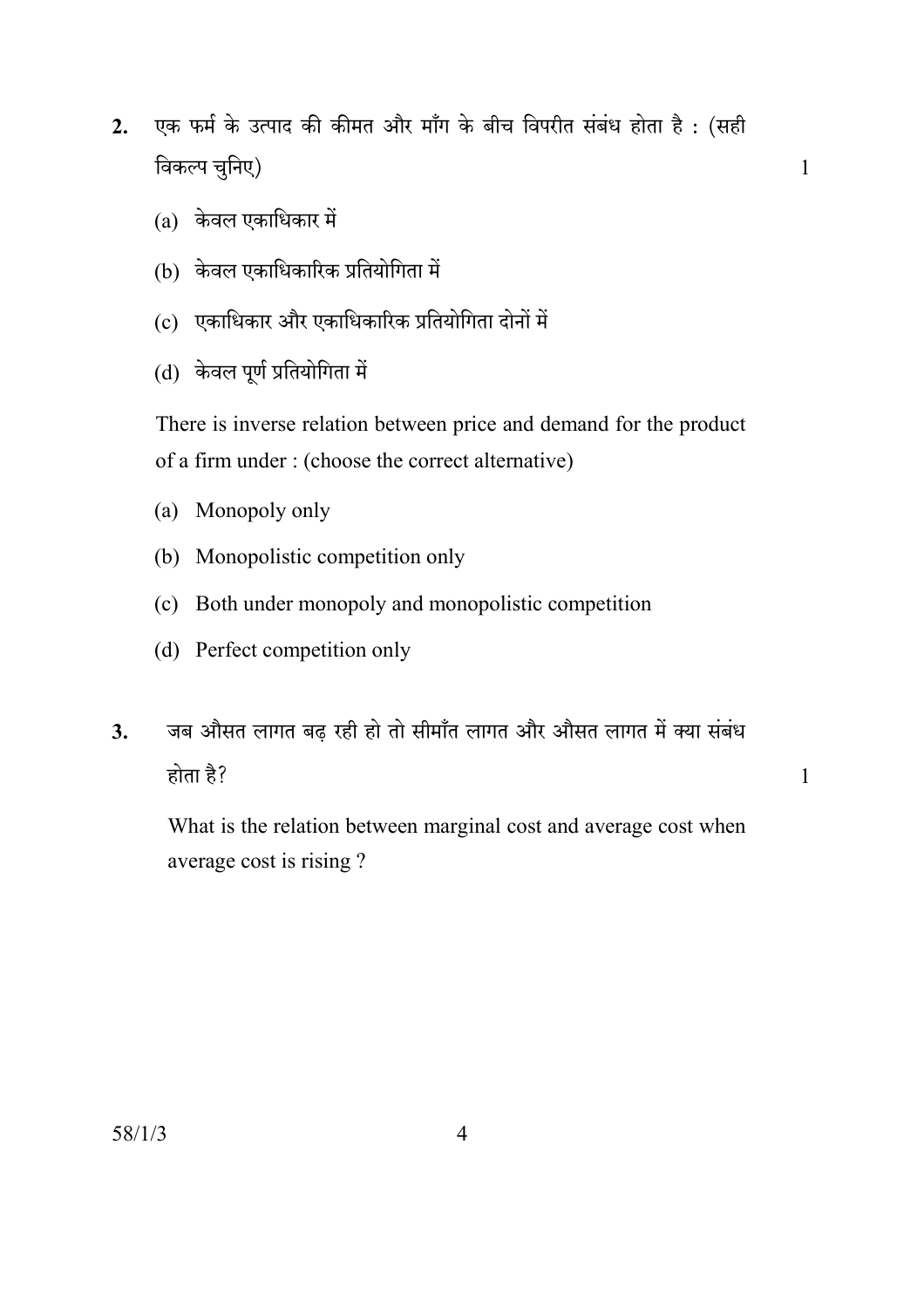- मान लीजिए कि एक वस्तु की अधिकाधिक इकाइयाँ बेचने पर कुल सम्प्राप्ति  $\overline{4}$ . (आगम) स्थिर दर से बढती रहती है। ऐसी स्थिति में सीमाँत सम्प्राप्ति : (सही विकल्प चुनिए)
	- (a) औसत सम्प्राप्ति से अधिक होगी
	- (b) औसत सम्प्राप्ति के समान होगी
	- (c) औसत सम्प्राप्ति से कम होगी
	- (d) बढ रही होगी।

Suppose total revenue is rising at a constant rate as more and more units of a commodity are sold, marginal revenue would be : (choose the correct alternative)

- (a) Greater than average revenue
- (b) Equal to average revenue
- (c) Less than average revenue
- (d) Rising

#### आपूर्ति में 'कमी' कब होती है?  $\overline{5}$ .

When does 'decrease' in supply take place ?

दो वस्तुओं X और Y की कीमत-माँग लोच क्रमश: -2 और -3 है। इनमें से 6. किसकी कीमत-माँग लोच अधिक है और क्यों? Price elasticity of demand of good X is  $-2$  and of good Y is  $-3$ .

Which of the two goods is more price elastic and why?

 $\mathbf{1}$ 

 $\mathcal{E}$ 

 $\mathbf{1}$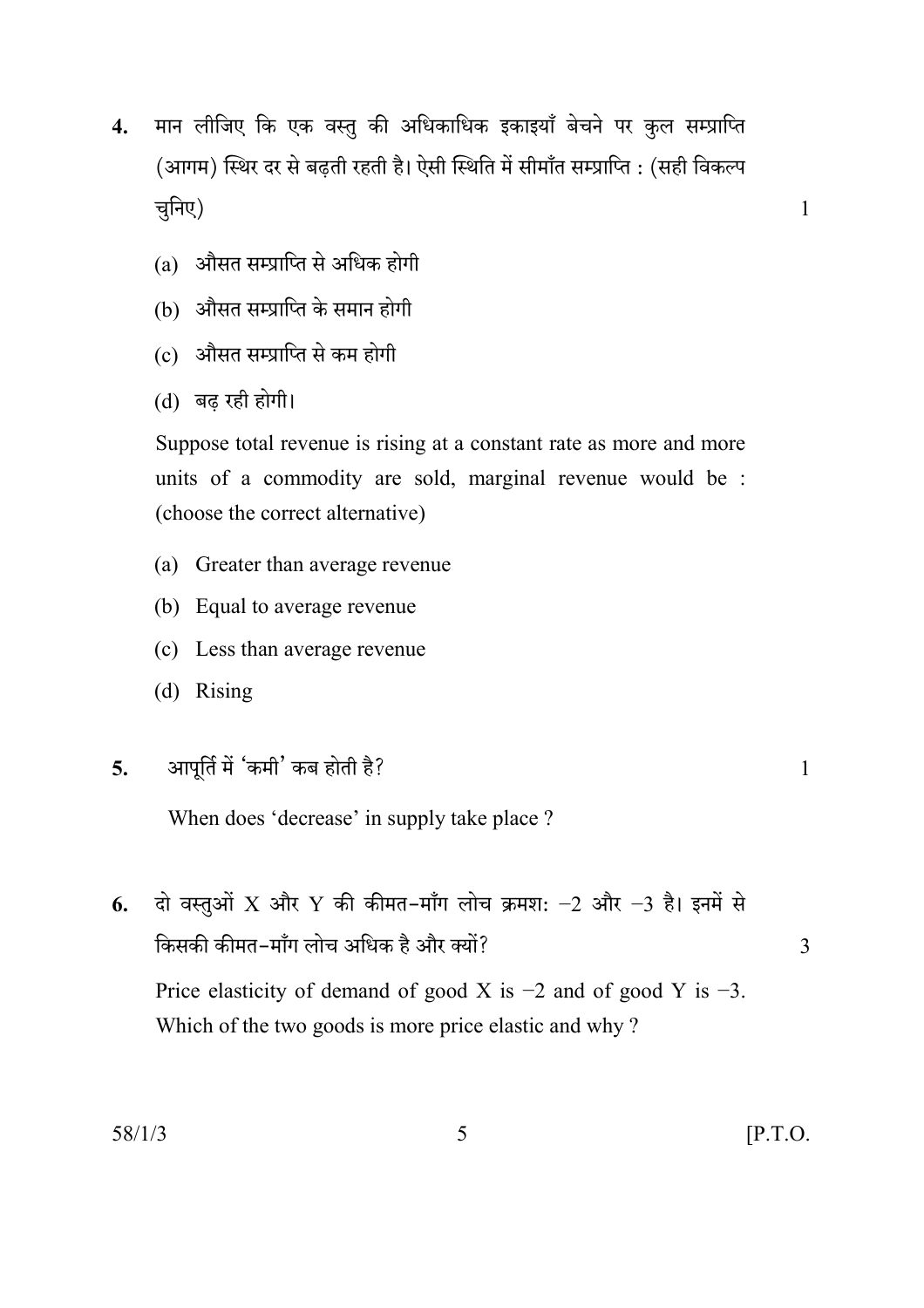अधिकतम कीमत सीमा निर्धारण क्या है? इसके परिणाम समझाइए?  $7<sub>1</sub>$ 

#### अथवा

यदि बाजार कीमत संतुलन कीमत से कम हो तो इसके कारण होने वाले प्रभावों की शृंखला समझाइए।

What is maximum price ceiling? Explain its implications.

#### $Or$

Explain the chain effects, if the prevailing market price is below the equilibrium price.

एक उपभोक्ता केवल दो वस्तुओं  $\overline{X}$  और  $\overline{Y}$  का उपभोग करता है। प्रत्येक की 8. सीमाँत उपयोगिता 2 है। X और Y की प्रति इकाई कीमत क्रमश: 1 रु. व 2 रु. है। क्या उपभोक्ता संतुलन में है। उपभोक्ता की आगे प्रतिक्रिया क्या होगी? समझाइए।

A consumer consumes only two goods X and Y. Marginal utility of each is 2. The price per unit of X and Y is Re. 1 and Rs. 2 respectively. Is the consumer in equilibrium ? What will be the further reaction of the consumer? Explain.

उत्पादन फलन की परिभाषा दीजिए। अल्पकालीन और दीर्घकालीन उत्पादन फलनों 9. के बीच भेद कीजिए।

अथवा

3

 $\overline{3}$ 

6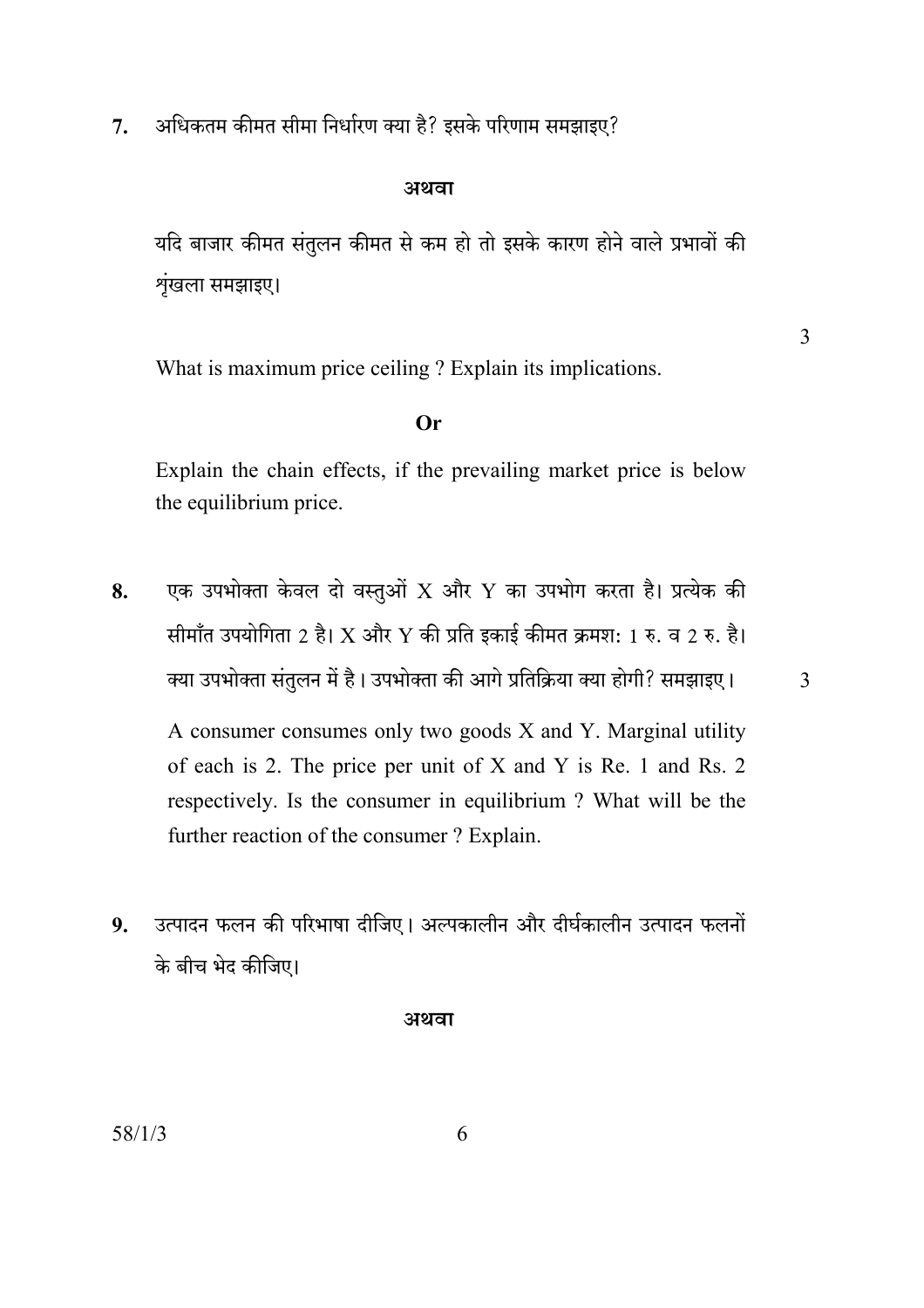लागत की परिभाषा दीजिए। अचल और परिवर्ती लागतों के बीच भेद कीजिए। प्रत्येक का एक-एक उदाहरण दीजिए।

Define production function. Distinguish between short run and long run production functions.

#### $Or$

Define cost. Distinguish between fixed and variable costs. Give one example of each.

जब एक वस्तु की कीमत प्रति इकाई 12 रु. से बढ़कर 15 रु. हो जाती है तो 10. उत्पादक 50 प्रतिशत अधिक की आपूर्ति करता है। पूर्ति कीमत लोच क्या है? परिकलन कीजिए।

When price of a good rises from Rs. 12 per unit to Rs. 15 per unit the producer supplies 50 per cent more output. What is the price elasticity of supply ? Calculate.

एक वस्तु की (क) अपनी कीमत में परिवर्तन तथा (ख) प्रतिस्थापी वस्तु की कीमत 11. में परिवर्तन का वस्तु की माँग पर प्रभाव समझाइए।

Explain the effect of (a) change in own price and (b) change in price of substitute on demand of a good.

12. अनधिमान वक्र विश्लेषण में उपभोक्ता संतुलन की शर्तें समझाइए। the conditions of consumer's equilibrium using Explain indifference curve analysis.

 $\overline{7}$ 

 $[$ P.T.O.

 $\overline{4}$ 

 $\overline{4}$ 

6

 $\overline{4}$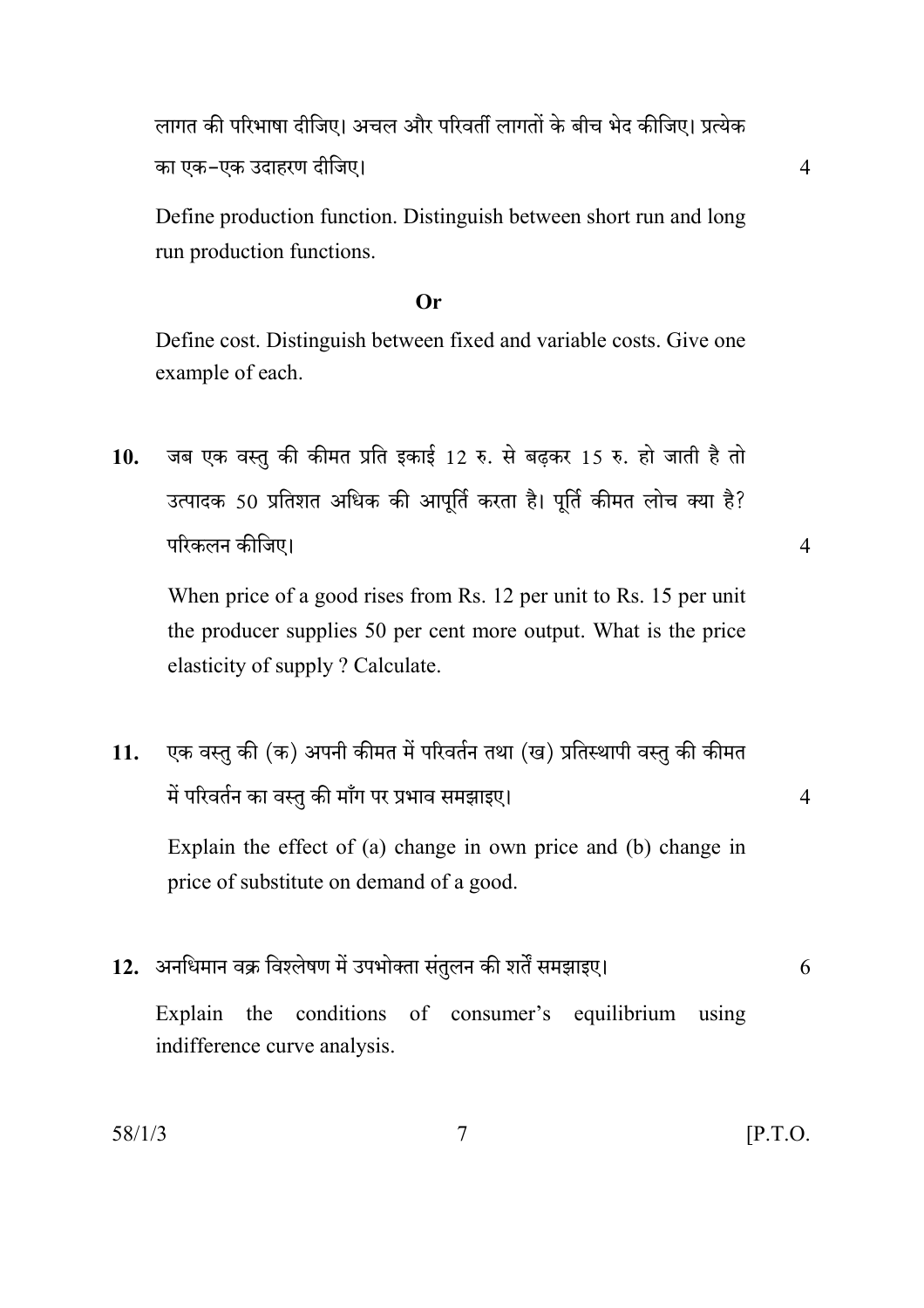13. एक पूर्ण प्रतियोगी बाजार में निम्नलिखित के परिणाम समझाइए:

- (a) क्रेताओं की बडी संख्या
- (b) फर्मों को प्रवेश और निकासी की स्वतंत्रता

#### अथवा

6

6

एक अल्पाधिकार बाजार में निम्नलिखित के परिणाम समझाइए :

(a) फर्मों की परस्पर निर्भरता

(b) गैर-कीमत प्रतियोगिता

Explain the implications of the following in a perfectly competitive market :

- (a) Large number of buyers
- (b) Freedom of entry and exit to firms

#### **OR**

Explain the implications of the following in an oligopoly market:

- (a) Inter-dependence between firms
- (b) Non-price competition
- 14. यह मान कर कि कोई भी संसाधन सभी वस्तुओं के उत्पादन में एक समान दक्ष नहीं होता, उस वक्र का नाम बताइए जो अर्थव्यवस्था की उत्पादन क्षमता को दिखाता है। कारण बताते हुए इसकी विशेषताएँ बताइए।

Assuming that no resource is equally efficient in production of all goods, name the curve which shows production potential of the economy. Explain, giving reasons, its properties.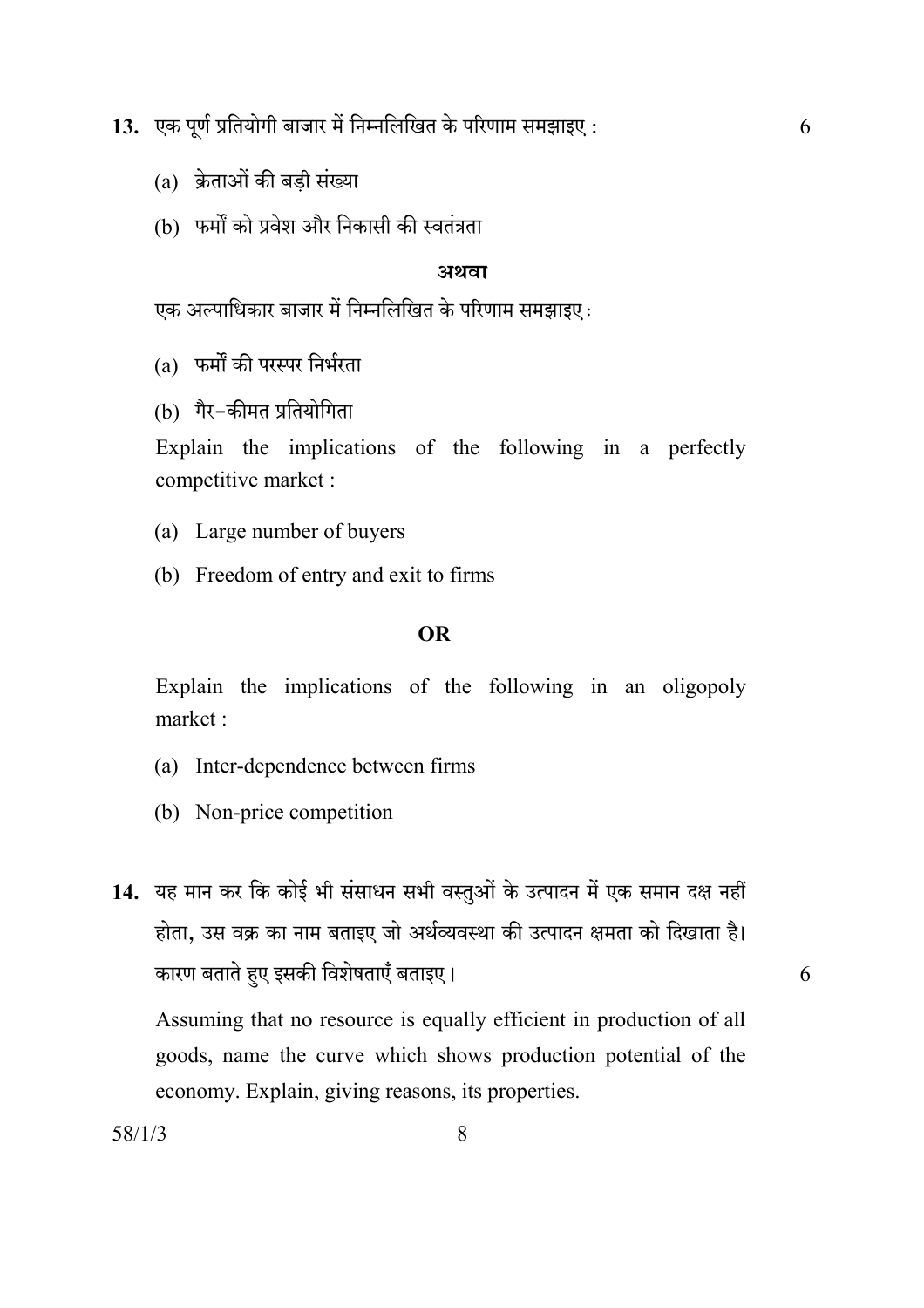''आपूर्ति मात्रा में परिवर्तन'' और ''आपूर्ति में परिवर्तन'' के बीच अंतर समझाइए। 15. रेखाचित्र का प्रयोग कीजिए।

Explain the distinction betwen "change in quantity supplied" and "change in supply". Use diagram.

## नोट: केवल दृष्टि बाधित परीक्षार्थियों के लिए प्रश्न संख्या 15 के स्थान पर।

''आपूर्ति मात्रा में परिवर्तन'' और ''आपूर्ति में परिवर्तन'' के बीच अंतर समझाइए। तालिका का प्रयोग कीजिए।

### Note: For blind candidates in lieu of Q. No. 15.

Explain the distinction between "change in quantity supplied" and "change in supply". Use schedule.

#### खंड ब

#### **SECTION B**

- 16. राजकोषीय घाटा इसके समान होता है: (सही विकल्प चुनिए)
	- $(a)$  ब्याज भुगतान
	- (b) ऋण
	- (c) ब्याज भुगतान घटा ऋण
	- (d) ऋण घटा ब्याज भुगतान

Fiscal deficit equals : (choose the correct alternative)

9

- (a) Interest payments
- (b) Borrowings
- (c) Interest payments less borrowings
- (d) Borrowings less interest payments

 $58/1/3$ 

 $\mathbf{1}$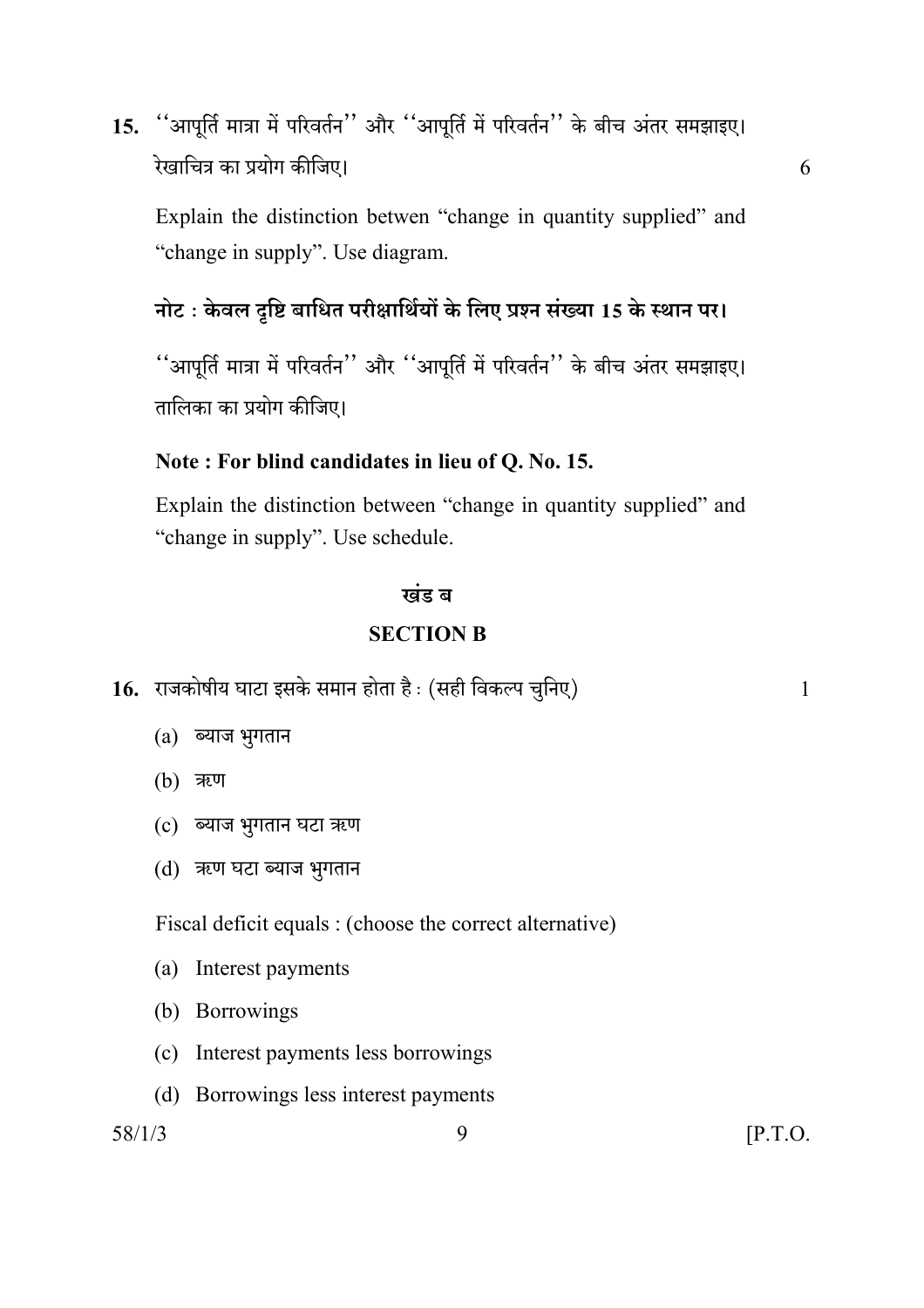17. अन्य विदेशी विनिमय लेनदेनों पर निर्भर विदेशी विनिमय लेनदेन यह कहलाते हैं : (सही विकल्प चुनिए)

 $\mathbf{1}$ 

 $\mathbf{1}$ 

- $(a)$  चालू लेन-देन
- (b) पूँजीगत लेन-देन
- (c) स्वतंत्र लेन-देन
- (d) समायोजन हेतु लेन-देन

Foreign exchange transactions dependent on other foreign exchange transactions are called : (choose the correct alternative)

- (a) Current account transactions
- (b) Capital account transactions
- (c) Autonomous transactions
- (d) Accommodating transaction
- 18. स्टॉक की परिभाषा दीजिए।

Define stocks.

- 19. अचल पूँजीगत परिसम्पत्तियों के मूल्यह्रास से अभिप्राय यह है: (सही विकल्प चुनिए)  $\mathbf{1}$ 
	- $(a)$  केवल सामान्य घिसाई
	- (b) केवल प्रत्याशित अप्रचलन
	- (c) सामान्य घिसाई और प्रत्याशित अप्रचलन
	- (d) केवल अप्रत्याशित अप्रचलन

 $58/1/3$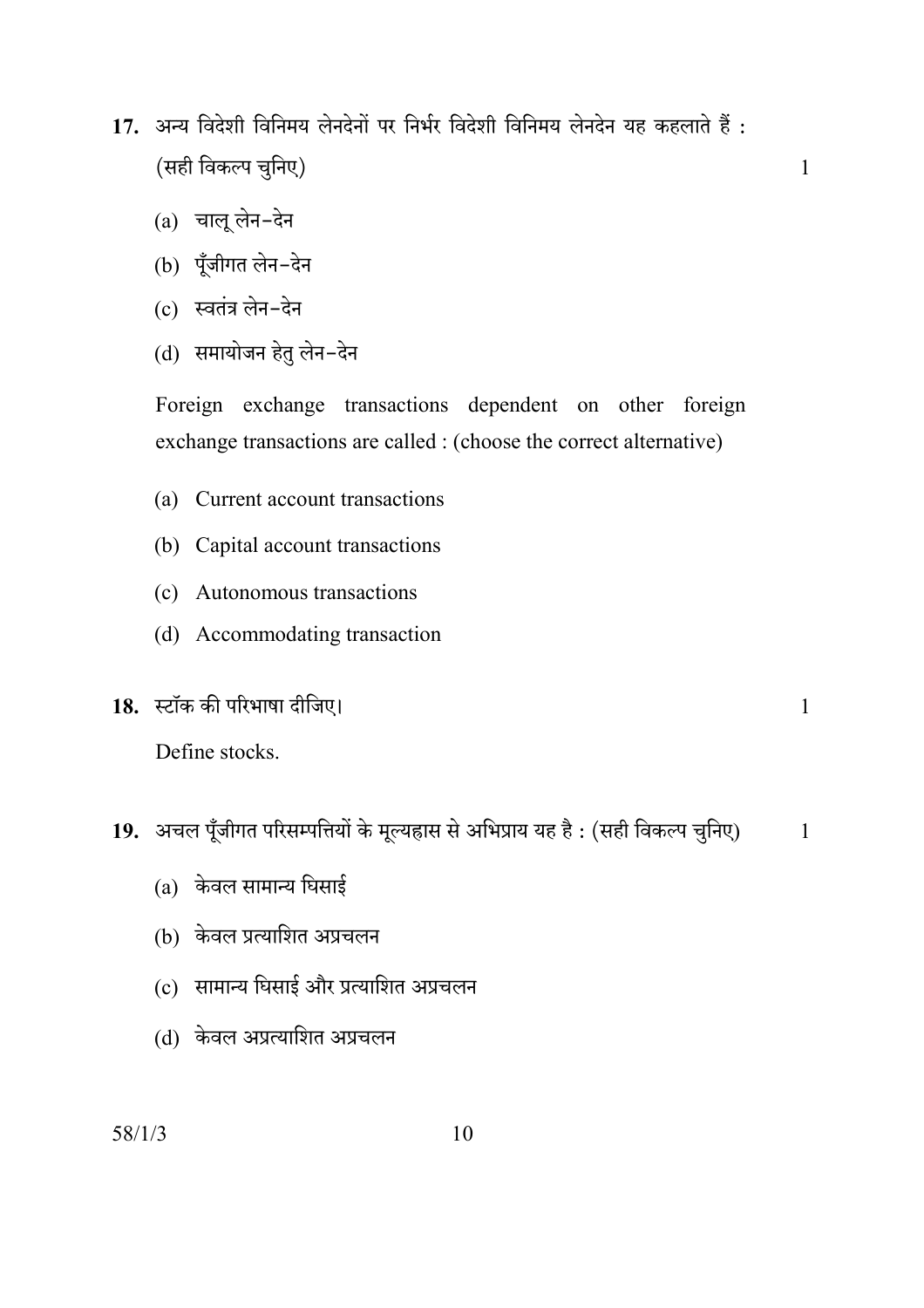Depreciation of fixed capital assets refers to: (choose the correct alternative)

- (a) Normal wear and tear
- (b) Foreseen obsolescence
- (c) Normal wear and tear and foreseen obsolescence
- (d) Unforeseen obsolescence
- सरकारी बजट में राजस्व घाटे से क्या अभिप्राय है?  $20.$

 $\mathbf{1}$ 

What is revenue deficit in government budget?

21. सीमाँत उपभोग प्रवृत्ति और औसत उपभोग प्रवृत्ति में भेद कीजिए। एक सांख्यिकीय उदाहरण दीजिए।

#### अथवा

अधिमाँग को कम करने में कराधान की भूमिका समझाइए।

 $\overline{3}$ 

Distinguish between marginal propensity to consume and average propensity to consume. Give a numerical example.

#### Or

Explain the role of taxation in reducing excess demand.

एक अर्थव्यवस्था में 100 करोड़ रु. की निवेश में वृद्धि के कारण राष्ट्रीय आय में  $22.$ 1000 करोड़ रु. की 'वृद्धि' हुई। सीमाँत उपभोग प्रवृत्ति ज्ञात कीजिए।

 $58/1/3$ 

 $[$ P.T.O.

 $\overline{3}$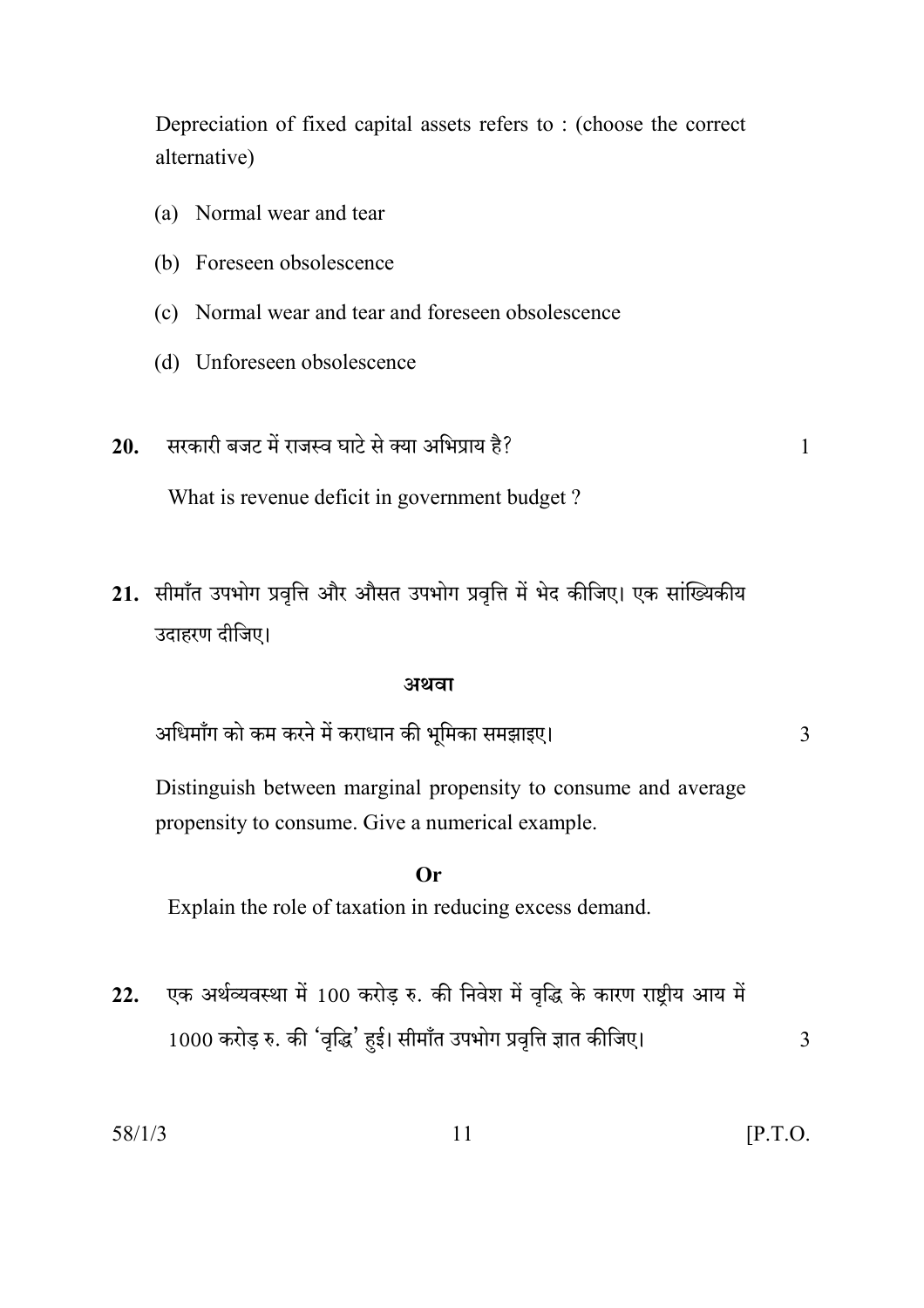In an economy an increase in investment by Rs. 100 crore led to 'increase' in national income by Rs. 1000 crore. Find marginal propensity to consume.

#### बाजार कीमत पर सकल मूल्य वृद्धि ज्ञात कीजिए : 23.

|      |                                 | (लाख रु.) |
|------|---------------------------------|-----------|
| (i)  | मूल्य ह्रास                     | 20        |
| (ii) | घरेलू बिक्री                    | 200       |
|      | (iii) स्टाक में निवल परिवर्त्तन | $(-)10$   |
|      | $(iv)$ निर्यात                  | 10        |
|      | (v) एक-उपयोग उत्पादक वस्तुएँ    | 120       |

 $\overline{3}$ 

 $\overline{4}$ 

Find gross value added at market price :

|       |                           | $(Rs.$ lacs) |
|-------|---------------------------|--------------|
| (i)   | Depreciation              | 20           |
| (i)   | Domestic sales            | 200          |
| (111) | Net change in stocks      | $(-)10$      |
| (iv)  | Exports                   | 10           |
| (v)   | Single use producer goods | 120          |

# 24. मुद्रा का 'मूल्य संचय' कार्य समझाइए। वस्तु विनिमय के कारण उत्पन्न संबंधित समस्या इससे कैसे दूर हुई?

#### अथवा

मुद्रा का 'लेखा की इकाई' कार्य समझाइए। वस्तु विनिमय के कारण उत्पन्न संबंधित समस्या इससे कैसे दूर हुई?

 $58/1/3$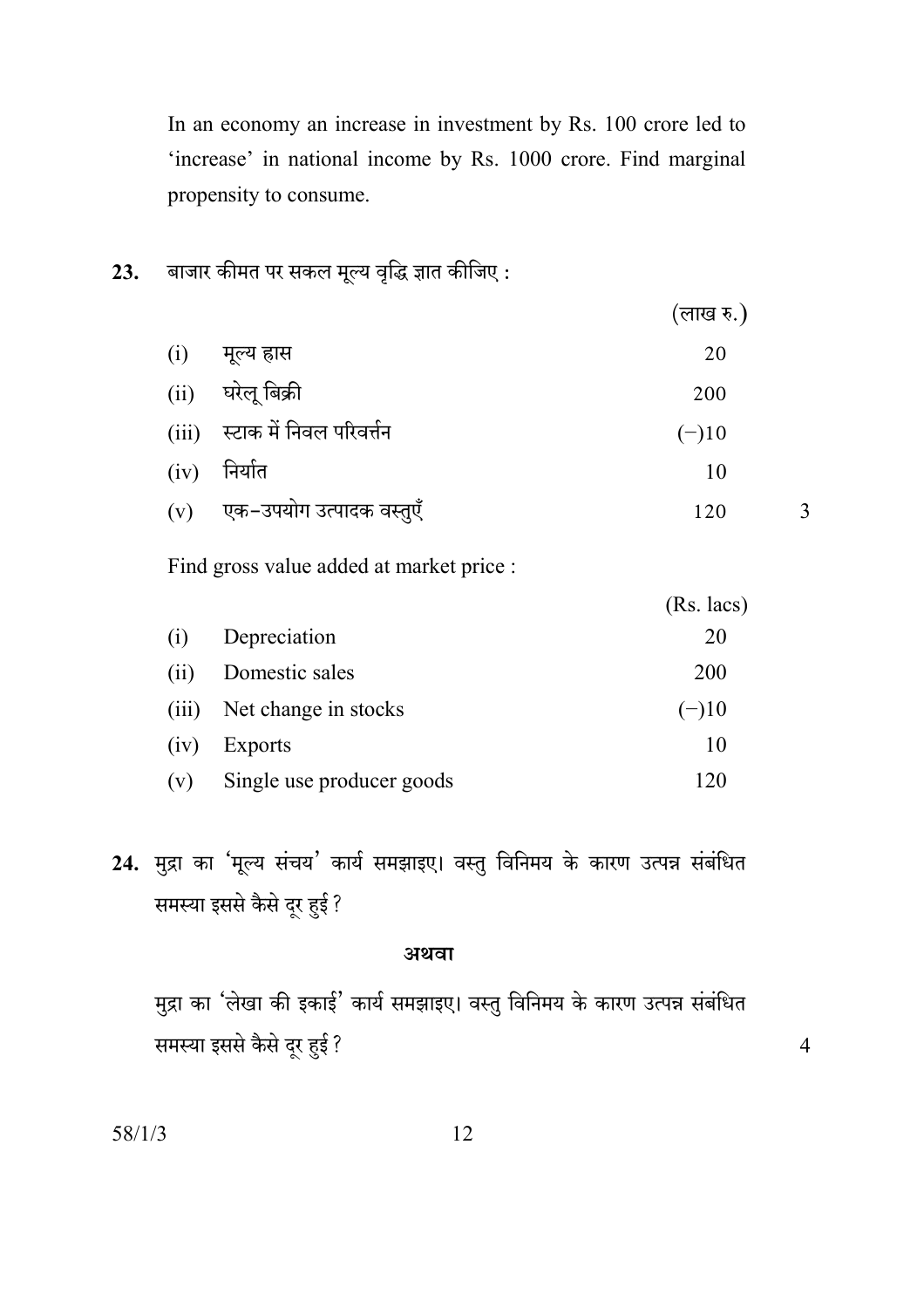Explain the 'store of value' function of money. How has it solved the related problem created by barter?

#### $Or$

Explain the 'unit of account' function of money. How has it solved the related problem created by barter?

समझाइए कि 'मार्जिन आवश्यकताएँ' किस प्रकार ऋण सृजन के नियंत्रण में सहायक  $25.$ होती हैं?

 $\overline{4}$ 

 $\overline{4}$ 

Explain how 'margin requirements' are helpful in controlling credit creation?

26. आम जनता के बीच योगाभ्यास लोकप्रिय करने के लिए सरकार खर्चा करती है। इसका सकल घरेलु उत्पाद और कल्याण पर होने वाले प्रभावों का विश्लेषण कीजिए।

Government incurs expenditure to popularize yoga among the masses. Analyse its impact on gross domestic product and welfare of the people.

- 27. (a) भुगतान संतुलन लेखा के किस उपलेखा में और किस पक्ष पर भारत में किया गया विदेशी निवेश दर्ज किया जाएगा ? कारण दीजिए।
	- (b) भारत में विदेशी निवेश का विनिमय दर पर क्या प्रभाव पड़ेगा ? समझाइए।  $3, 3$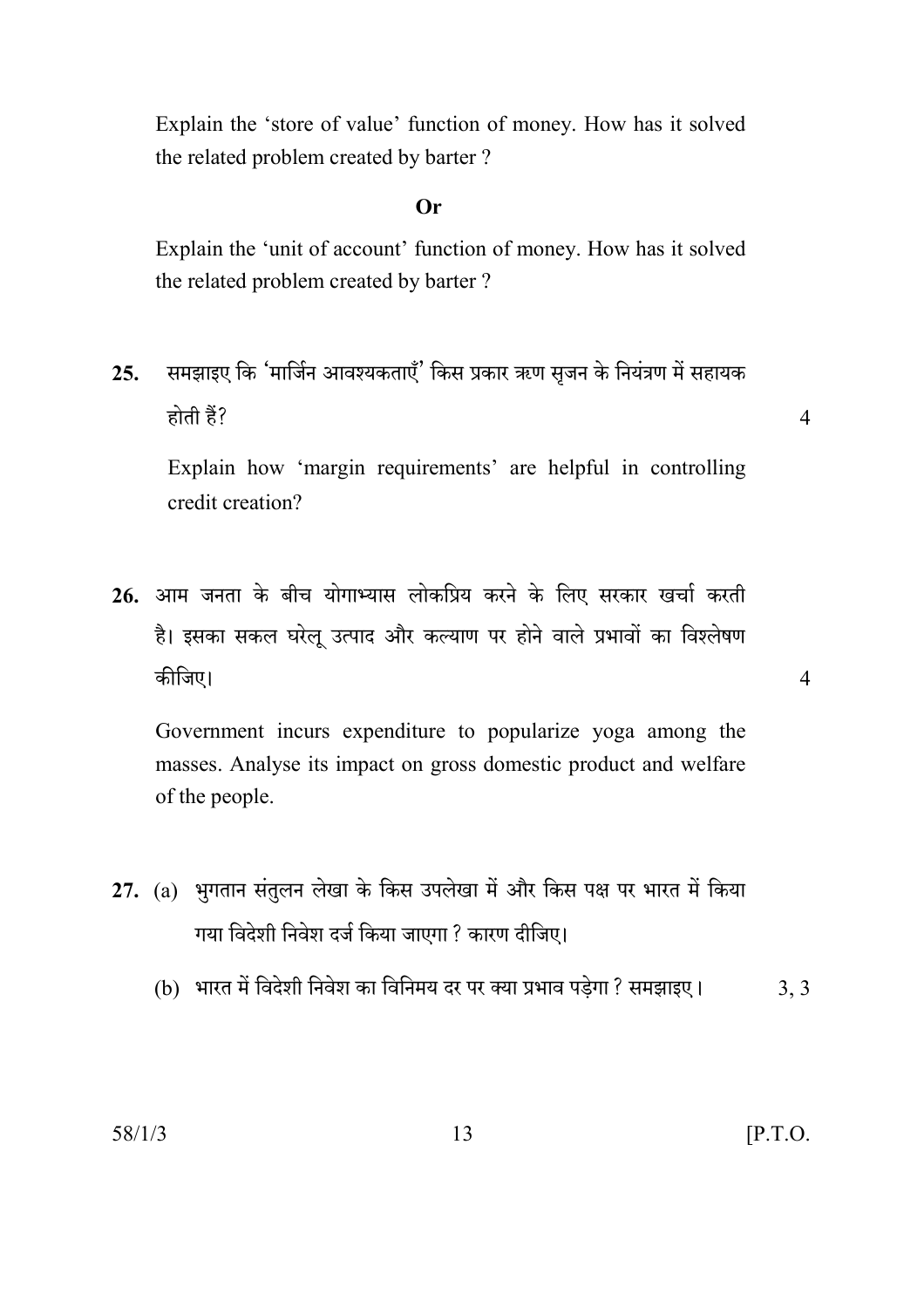- (a) In which sub-account and on which side of balance of payments account will foreign investments in India be recorded ? Give reasons.
- (b) What will be the effect of foreign investments in India on exchange rate ? Explain.
- 28. सरकारी बजट क्या है? समझाइए कर और आर्थिक सहायता का संसाधनों के वितरण पर प्रभाव डालने के लिए कैसे प्रयोग किया जा सकता है।

#### अथवा

सरकारी बजट में राजस्व प्राप्ति से क्या अभिप्राय है। समझाइए कि सरकारी बजट का अर्थव्यवस्था में कीमत स्थिरता लाने में किस प्रकार प्रयोग किया जा सकता है।

6

What is government budget ? Explain how taxes and subsidies can be used to influence allocation of resources.

#### $Or$

Define revenue receipts in a government budget. Explain how government budget can be used to bring in price stability in the economy.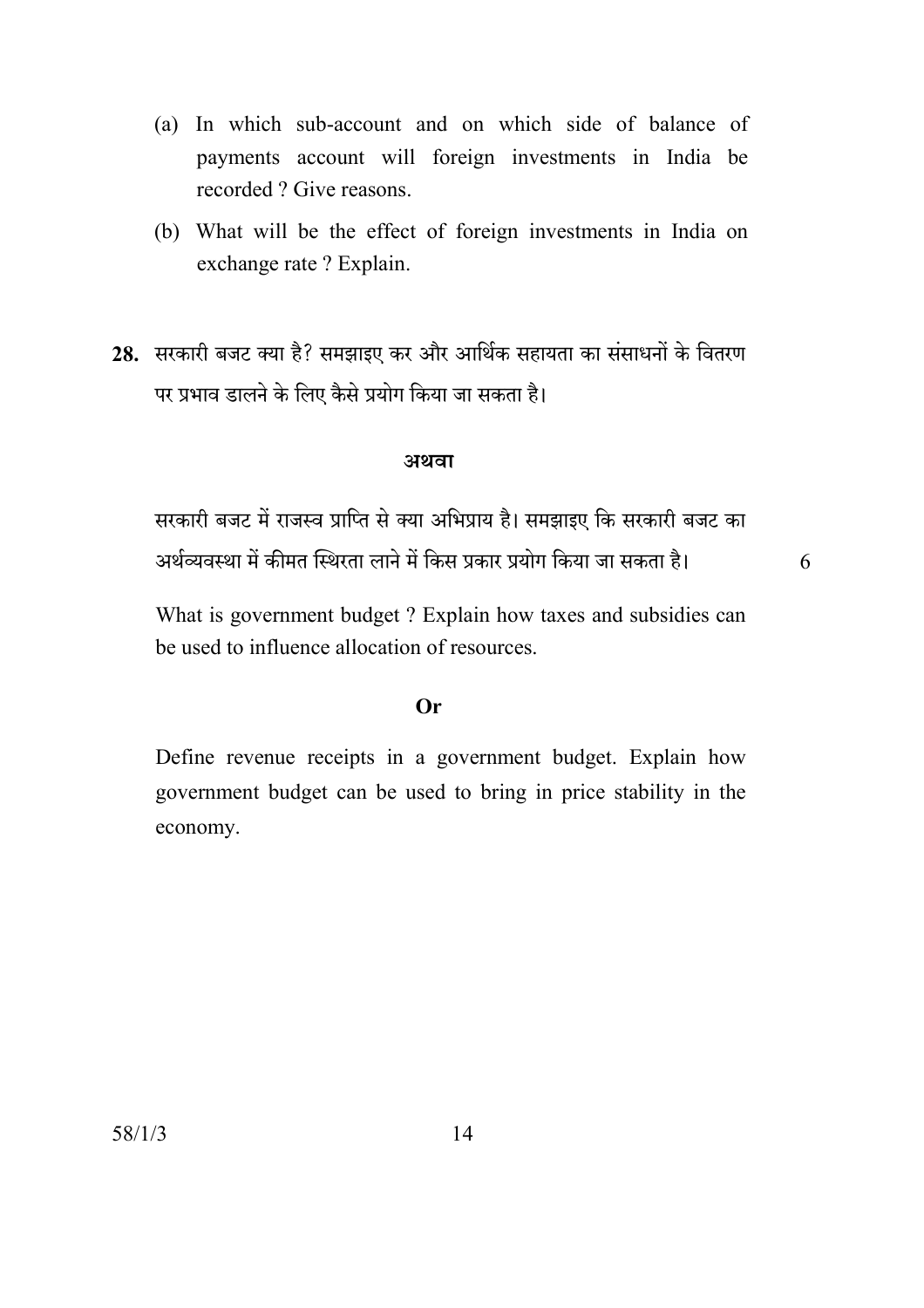'बाजार कीमत पर निवल राष्ट्रीय उत्पाद' और 'वैयक्तिक प्रयोज्य आय' ज्ञात 29. कीजिए :

(करोड़ रु.)

| (i)           | वैयक्तिक कर                                   | 200  |     |
|---------------|-----------------------------------------------|------|-----|
|               | (ii) मजदूरी तथा वेतन                          | 1200 |     |
| (iii)         | अवितरित लाभ                                   | 50   |     |
| (iv)          | किराया                                        | 300  |     |
|               | $(v)$ निगम कर                                 | 200  |     |
|               | $(vi)$ निजी आय                                | 2000 |     |
| $(vii)$ ब्याज |                                               | 400  |     |
|               | (viii) निवल अप्रत्यक्ष कर                     | 300  |     |
| (ix)          | विदेशों को निवल कारक आय                       | 20   |     |
| (x)           | लाभ                                           | 500  |     |
|               | $(xi)$ नियोजकों द्वारा सामाजिक सुरक्षा अंशदान | 250  | 4,2 |

Find net national product at market price and personal disposable income:

|      |                            | (Rs. crores) |
|------|----------------------------|--------------|
| (i)  | Personal taxes             | 200          |
| (ii) | Wage and salaries          | 1200         |
|      | (iii) Undistributed profit | 50           |